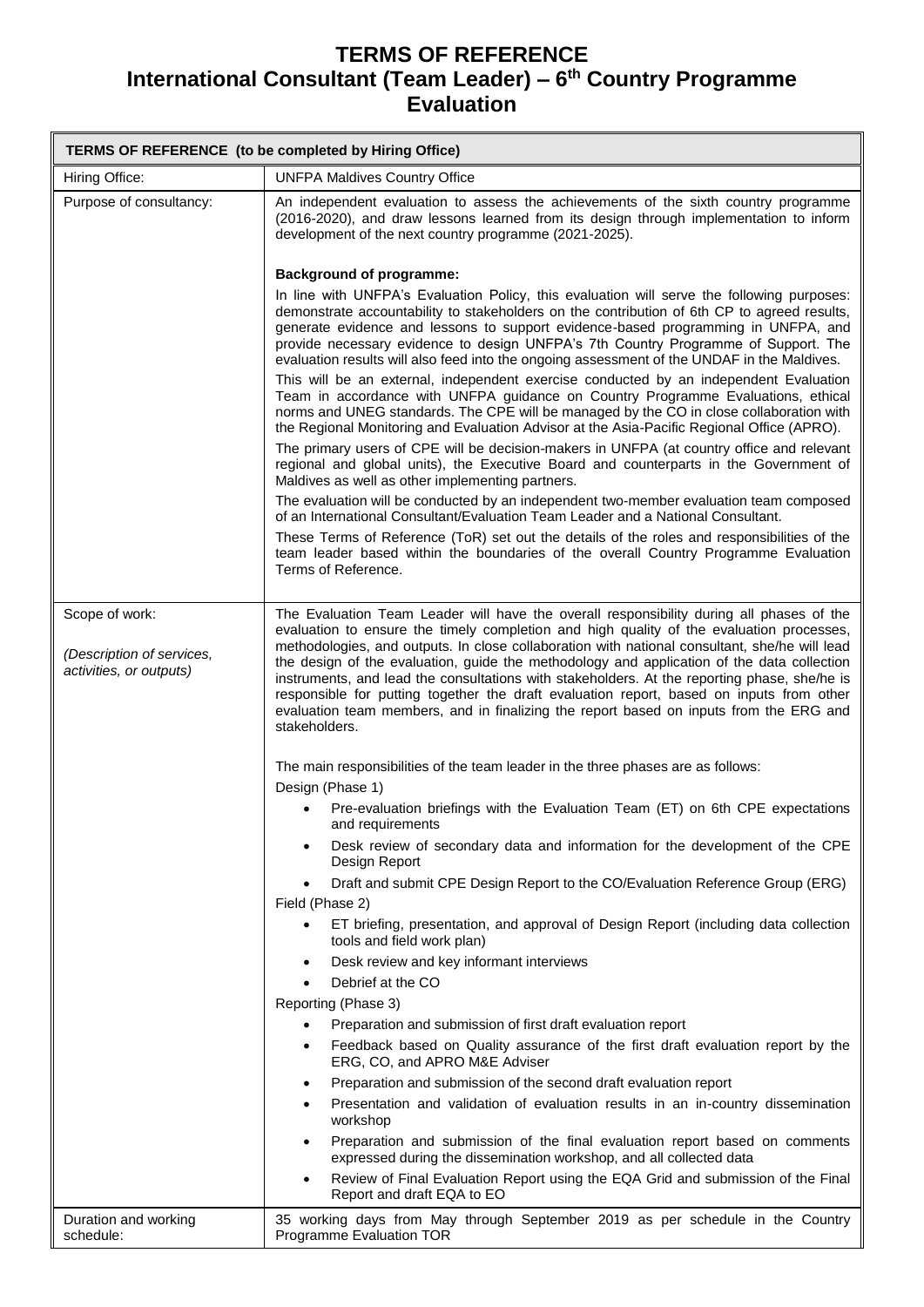| Place where services are to<br>be delivered:                                                                                                  | Remote-Home Based (20 days) and In-Country, Maldives (15 days)                                                                                                                                                                                                                                                                                                                                                                                                                                                                                                                                                                                                                                                                                                                                                                                                                                                                                                                                                                                                                                                                                                                                                                                                                   |
|-----------------------------------------------------------------------------------------------------------------------------------------------|----------------------------------------------------------------------------------------------------------------------------------------------------------------------------------------------------------------------------------------------------------------------------------------------------------------------------------------------------------------------------------------------------------------------------------------------------------------------------------------------------------------------------------------------------------------------------------------------------------------------------------------------------------------------------------------------------------------------------------------------------------------------------------------------------------------------------------------------------------------------------------------------------------------------------------------------------------------------------------------------------------------------------------------------------------------------------------------------------------------------------------------------------------------------------------------------------------------------------------------------------------------------------------|
| Delivery dates and how work<br>will be delivered (e.g.<br>electronic, hard copy etc.):                                                        | A design report including (as a minimum):<br>a.<br>• Stakeholder map;<br>• Evaluation Matrix (including final list of evaluation questions and indicators);<br>• Overall evaluation design and methodology, including a detailed description of the<br>data collection plan for the field phase;<br>• Roles and responsibilities of the team members and a work plan;<br>A debriefing presentation document synthesizing the main preliminary findings,<br>b.<br>conclusions and recommendations of the evaluation, to be presented and discussed<br>with the CO and ERG during the debriefing meeting foreseen at the end of the field<br>phase;<br>A draft evaluation report (followed by a second draft, taking into account potential<br>с.<br>comments from the evaluation reference group);<br>A presentation of the results of the evaluation for the dissemination workshop;<br>d.<br>A final report, based on comments expressed during the dissemination workshop,<br>е.<br>and all collected data; and<br>an <b>Evaluation Brief</b> , a two-page summary of key evaluation findings/ conclusions/<br>f.<br>recommendations of the final CPE report.<br>All work will be delivered electronically in editable format (MS Word) as per the schedule in<br>the CPE TOR. |
| Monitoring and progress<br>control, including reporting<br>requirements, periodicity<br>format and deadline:                                  | This evaluation is an independent evaluation. The quality assurance will be managed by the<br>Evaluation Reference Group (ERG) comprising of external group of stakeholders (national<br>government, civil society, multilateral and bilateral donors, sister UN agencies and UNFPA<br>APRO). The ERG will meet at least three times during the evaluation to ensure the<br>milestones are achieved and to provide feedback and quality assurance of the deliverables<br>and process.                                                                                                                                                                                                                                                                                                                                                                                                                                                                                                                                                                                                                                                                                                                                                                                            |
| Supervisory arrangements:                                                                                                                     | Evaluation Manager (UNFPA Assistant Representative)                                                                                                                                                                                                                                                                                                                                                                                                                                                                                                                                                                                                                                                                                                                                                                                                                                                                                                                                                                                                                                                                                                                                                                                                                              |
| Expected travel:                                                                                                                              | Around July 2019 to Male', Maldives                                                                                                                                                                                                                                                                                                                                                                                                                                                                                                                                                                                                                                                                                                                                                                                                                                                                                                                                                                                                                                                                                                                                                                                                                                              |
| Required expertise,<br>qualifications and<br>competencies, including<br>language requirements:                                                | The International Consultant will provide overall leadership to the evaluation team of one<br>other national consultant. Qualifications and experience include:<br>An advanced degree in social sciences, political science, economics, statistics,<br>programme management, monitoring and evaluation, or related fields;<br>Familiarity with the UNFPA or UN mandates and operations is essential;<br>$\bullet$<br>Significant knowledge of and professional experience (minimum 7 years) in leading<br>$\bullet$<br>and conducting programme evaluations in the field of development assistance of<br>UN agencies and/or other international organizations; Prior experience in leading<br>UNFPA CPEs is highly desirable.<br>Familiarity with the region is essential, and experience with small islands is an<br>$\bullet$<br>advantage<br>Substantive knowledge and experience in one of the programmatic areas covered<br>$\bullet$<br>by the evaluation (SRH and rights, population and development, adolescent sexual<br>and reproductive health [ASRH]);<br>Excellent management skills and ability to work with multi-disciplinary and multi-<br>$\bullet$<br>cultural teams;<br>Excellent analytical, communication, and reporting skills; and<br>$\bullet$          |
|                                                                                                                                               | Fluency in English.<br>$\bullet$                                                                                                                                                                                                                                                                                                                                                                                                                                                                                                                                                                                                                                                                                                                                                                                                                                                                                                                                                                                                                                                                                                                                                                                                                                                 |
| Inputs / services to be<br>provided by UNFPA or<br>implementing partner (e.g<br>support services, office space,<br>equipment), if applicable: | The UNFPA CO will provide the necessary documents and reports and refer the team to<br>web-based material or relevant official databases. The CO management and staff will make<br>themselves available for interviews and provide technical assistance, as appropriate. The CO<br>will provide necessary logistical support in terms of providing spaces for the meetings, assist<br>in making the appointments and arranging travels and site visits, when necessary. The CO<br>will assist the evaluation team in preparing and facilitating discussions at the field level. Use<br>of office space will be provided as needed.                                                                                                                                                                                                                                                                                                                                                                                                                                                                                                                                                                                                                                               |
| Other relevant information or<br>special conditions, if any:                                                                                  | Payment:<br>Payments will be made in tranches and based on key deliverables. Terms and conditions will<br>be in accordance with UN contract procedures. Remuneration will be based on years of work<br>experience in the relevant field and standard rates for UN consultancy.                                                                                                                                                                                                                                                                                                                                                                                                                                                                                                                                                                                                                                                                                                                                                                                                                                                                                                                                                                                                   |